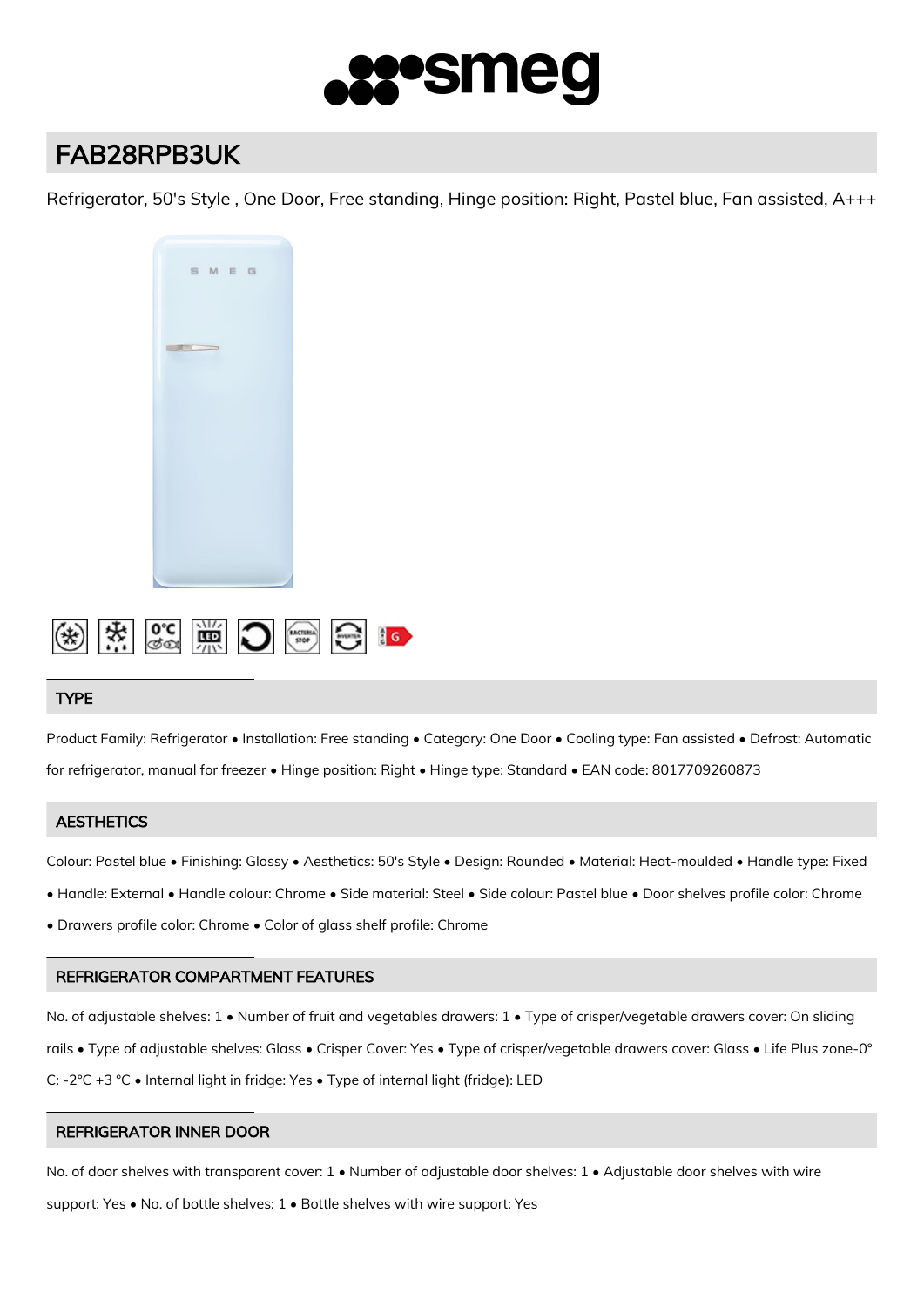## OTHER REFRIGERATOR FEATURES

MultiFlow: Yes • Fan: Yes

## FREEZER COMPARTMENT FEATURES

Internal freezer compartment: Yes

#### OTHER TECHNICAL FEATURES

Door open alarm: Acoustic and visual • Antibacterial Gasket: Yes • Type of temperature control: Electronic • No. of compressors:

1 • Type of compressor: Inverter

#### TECHNICAL FEATURES

## PERFORMANCE / ENERGY LABEL - REG. 2019

Annual energy consumption: 245 kWh/a • Energy efficiency class: G • Total net volume: 270 l • Sum of the volumes of the frozen compartment(s): 26 l • Sum of the volumes of the chill compartment(s) and the unfrozen compartment(s): 244 l • Airborne acoustical noise emission class: C • Temperature Rise Time: 9.9 h • 4 star - Freezing capacity: 2.6 Kg/24h • Climate class: SN, N, ST, T • EEI: 150 % • Airborne acoustical noise emissions: 38 dB(A) re 1pW

# ELECTRICAL CONNECTION

Electrical connection rating: 90 W • Voltage (V): 220-240 V • Frequency (Hz): 50/60 Hz • Power supply cable length: 180 cm

#### OPTIONAL ACCESSORIES

## ALSO AVAILABLE

#### LOGISTIC INFORMATION

Dimensions: 1530x601x728 mm • Width: 601 mm • Product width with maximum doors opening: 926 mm • Height: 1530 mm • Depth without handle: 728 mm • Product depth with handle: 732 mm • Product depth with doors open at 90°: 1148 mm • Gross weight (kg): 85.600 kg • Net weight (kg): 73.500 kg